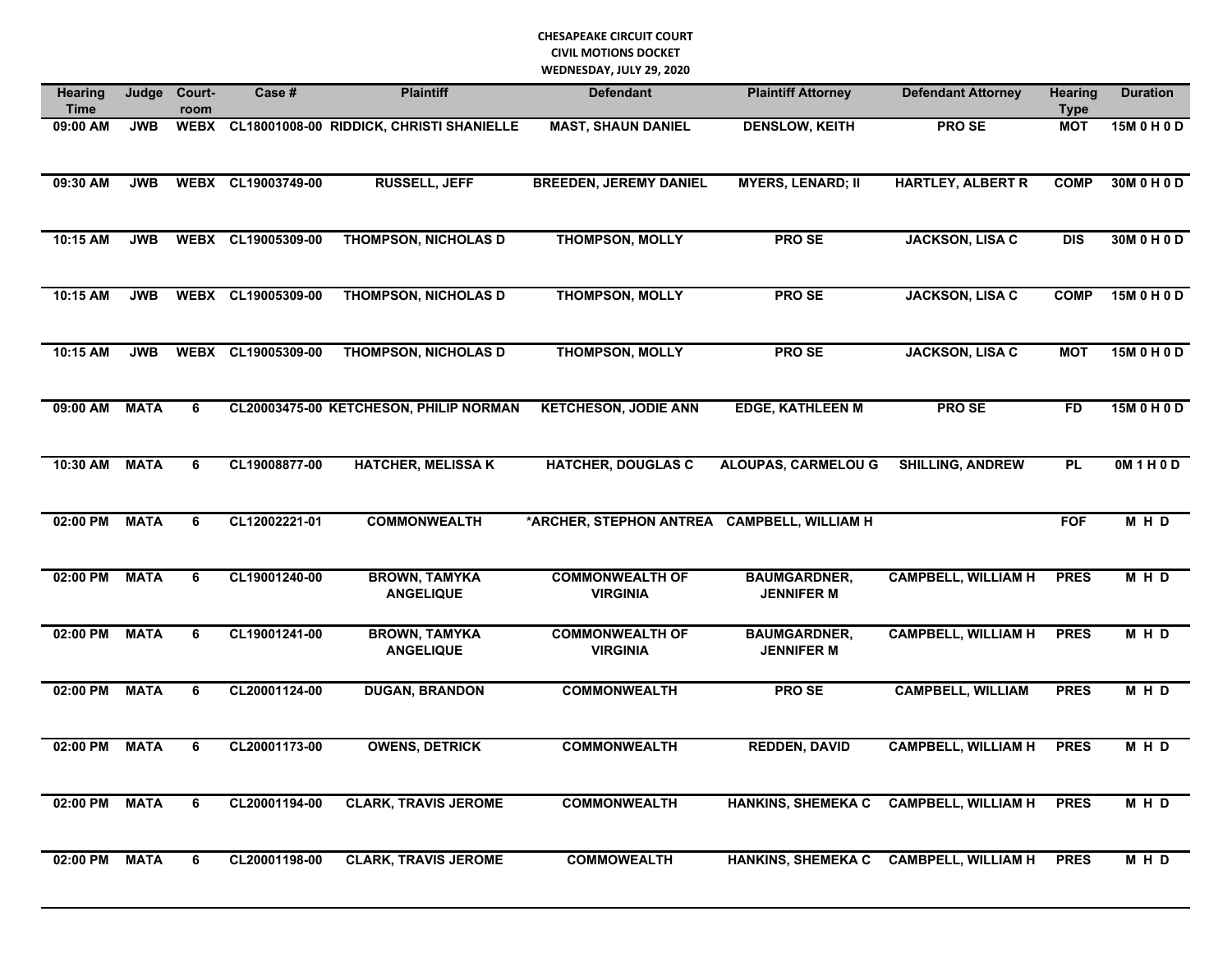## **CHESAPEAKE CIRCUIT COURT CIVIL MOTIONS DOCKET WEDNESDAY, JULY 29, 2020**

| <b>Hearing</b><br><b>Time</b> | Judge       | Court-<br>room | Case #             | <b>Plaintiff</b>                                | <b>Defendant</b>                                | <b>Plaintiff Attorney</b>               | <b>Defendant Attorney</b>               | <b>Hearing</b><br><b>Type</b> | <b>Duration</b> |
|-------------------------------|-------------|----------------|--------------------|-------------------------------------------------|-------------------------------------------------|-----------------------------------------|-----------------------------------------|-------------------------------|-----------------|
| 02:00 PM                      | <b>MATA</b> | 6              | CL20001201-00      | <b>CLARK, TRAVIS JEROME</b>                     | <b>COMMONWEALTH</b>                             | <b>HANKINS, SHEMEKA C</b>               | <b>CAMPBELL, WILLIAM H</b>              | <b>PRES</b>                   | MHD             |
| 02:00 PM                      | <b>MATA</b> | 6              | CL20001202-00      | <b>CLARK, TRAVIS JEROME</b>                     | <b>COMMONWEALTH</b>                             | <b>HANKINS, SHEMEKA C</b>               | <b>CAMPBELL, WILLIAM H</b>              | <b>PRES</b>                   | M H D           |
| 02:00 PM                      | <b>MATA</b> | 6              | CL20001203-00      | <b>CLARK, TRAVIS JEROME</b>                     | <b>COMMONWEALTH</b>                             | <b>HANKINS, SHEMEKA C</b>               | <b>CAMPBELL, WILLIAM H</b>              | <b>PRES</b>                   | M H D           |
| 02:00 PM                      | <b>MATA</b> | 6              | CL20001317-00      | <b>COMMONWEALTH</b>                             | <b>BELL, CHRISTOPHER J</b>                      |                                         |                                         | <b>MOPT</b>                   | M H D           |
| 02:00 PM                      | <b>MATA</b> | 6              | CL20001618-00      | <b>MELSON, KEITH LASHAWN</b>                    | <b>COMMONWEALTH</b>                             | <b>PROSE</b>                            | <b>PROSE</b>                            | <b>PRES</b>                   | $M$ H D         |
| 02:00 PM                      | <b>MATA</b> | 6              |                    | CL20001698-00 TILLERY, MONTELL JEROME           | <b>COMMONWEALTH OF</b><br><b>VIRGINIA</b>       | ANDERSON, TIMOTHY V CAMPBELL, WILLIAM H |                                         | <b>PRES</b>                   | M H D           |
| 02:00 PM                      | <b>MATA</b> | 6              | CL20002435-00      | SMITH, CHRISTOPHER C                            | <b>COMMONWEALTH</b>                             | <b>BARLOW, JASON A</b>                  | <b>CAMPBELL, WILLIAM H</b>              | <b>PRES</b>                   | M H D           |
| 02:00 PM                      | <b>MATA</b> | 6              |                    | CL20003419-00 BERKOPEC, ROBERT LEWIS            | <b>COMMONWEALTH OF</b><br><b>VIRGINIA</b>       |                                         | ANDERSON, TIMOTHY V CAMPBELL, WILLIAM H | <b>PRES</b>                   | M H D           |
| 09:00 AM                      | <b>RAB</b>  |                | WEBX CL19005421-00 | <b>ASHBURN</b>                                  | MUSSELWHITE JR, ROSCOE RODRIGUEZ, ANGELINA KAY  | <b>SHILLING, ANDREW</b>                 | <b>MAIDEN, BESIANNE</b><br><b>TAVSS</b> | <b>COMP</b>                   | 15M 0 H 0 D     |
| 09:00 AM                      | <b>RAB</b>  |                | WEBX CL19005421-00 | <b>MUSSELWHITE JR, ROSCOE</b><br><b>ASHBURN</b> | <b>RODRIGUEZ, ANGELINA KAY</b>                  | <b>SHILLING, ANDREW</b>                 | <b>MAIDEN, BESIANNE</b><br><b>TAVSS</b> | <b>PL</b>                     | 45M 0 H 0 D     |
| 10:15 AM                      | <b>RAB</b>  |                | WEBX CL15001003-01 | <b>MERRIMAN, STACIE RAE</b>                     | <b>MERRIMAN, MICHAEL</b><br><b>CHRISTOPHER</b>  | <b>PROSE</b>                            | <b>BROWN, JOIN</b>                      | $\overline{\text{sc}}$        | 0M 1 H 0 D      |
| 09:00 AM                      | <b>SJT</b>  |                | WEBX CL18000901-00 | <b>RYAN CONSTRUCTION</b><br><b>COMPANY INC</b>  | <b>ADVANCED CONCRETE</b><br><b>CONSTRUCTION</b> | <b>SPERONI, MARTIN N</b>                | <b>LASCARA, WILLIAM A</b>               | <b>COMP</b>                   | 15M 0 H 0 D     |
| 09:30 AM                      | <b>SJT</b>  |                | WEBX CL20000700-00 | <b>HARDISON, MARTHA</b>                         | <b>GEIB, PHILIP O; II</b>                       | <b>MILLER, BRADFORD A</b>               | LAMBERT, R LARRY; JR COMP               |                               | 15M 0 H 0 D     |
| 10:00 AM                      | <b>SJT</b>  |                | WEBX CL20000389-00 | MIZZELL, MICHAEL                                | PRIORITY AUTOMOTIVE INC                         | <b>PROSE</b>                            | <b>COLAW, REBECCA S</b>                 | <b>DEM</b>                    | 15M 0 H 0 D     |